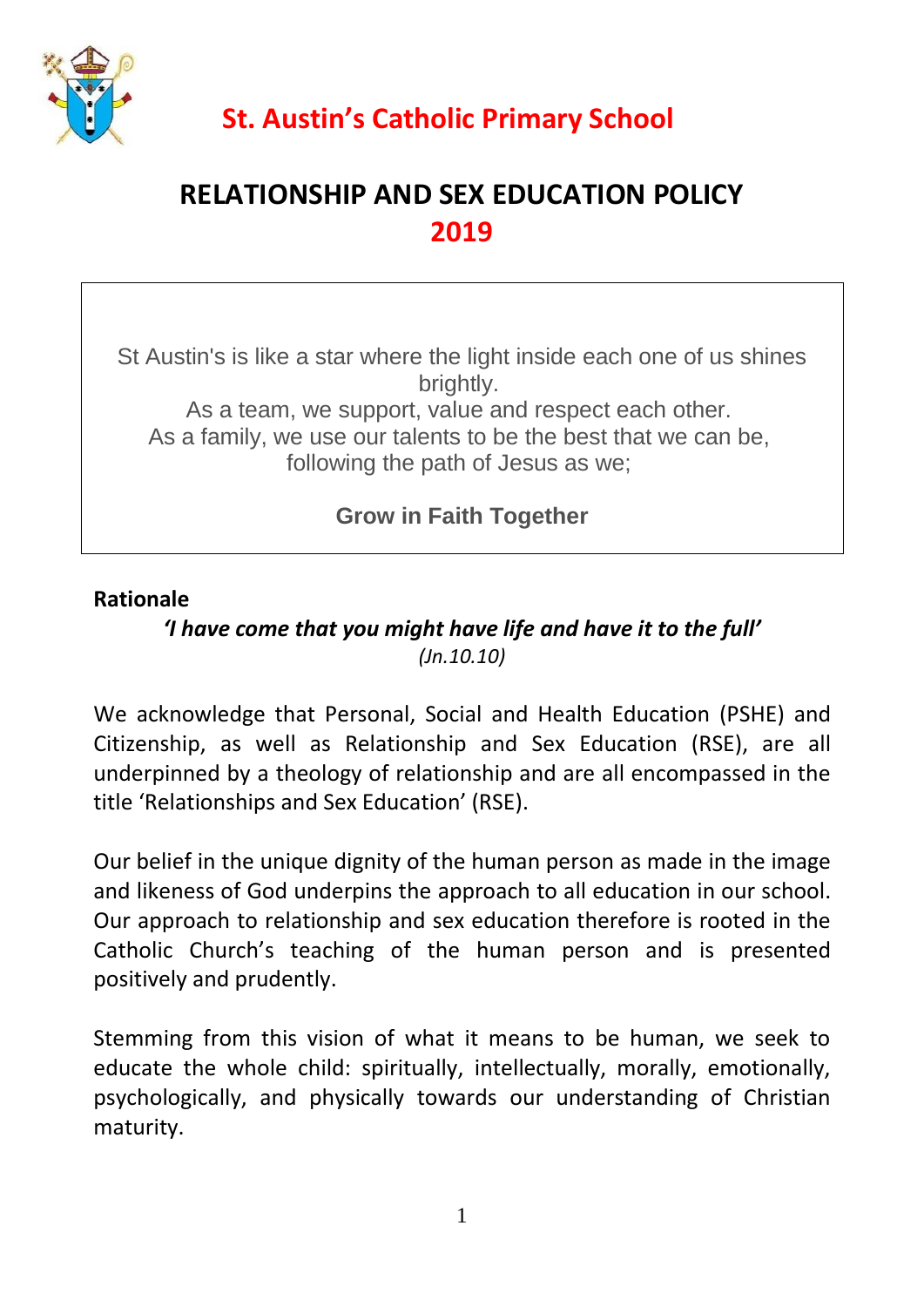Following guidance from our own Bishop and Diocese, the Conference of Bishops of England and Wales and as advocated by the DFE, all Relationship and Sex education in our school will be firmly embedded in the Religious Education framework as it is concerned primarily with nurturing the human wholeness of our pupils.

All Relationship and Sex Education will be in accordance with the Church's moral teaching. It will emphasise the importance of the Sacrament of marriage and the family whilst acknowledging that all pupils have a fundamental right to have their life respected whatever household they come from and support will be provided to help pupils deal with different sets of values.

## **Aims of Relationship and Sex Education (RSE)**

- To encourage pupils' growth in self respect, acknowledging we are all created in the image and likeness of God
- To help pupils develop an understanding that love is the central basis of relationships
- To help pupils to understand the nature of relationships and to encourage them to reflect on their own relationships and respect differences between people.
- To develop pupils' confidence in talking, listening and thinking about feelings and relationships.
- To help pupils acquire the skills necessary to develop and sustain relationships
- To offer sex education in the wider context of relationships.
- To ensure that pupils protect themselves and ask for help and support when needed.
- To ensure that pupils are prepared for puberty.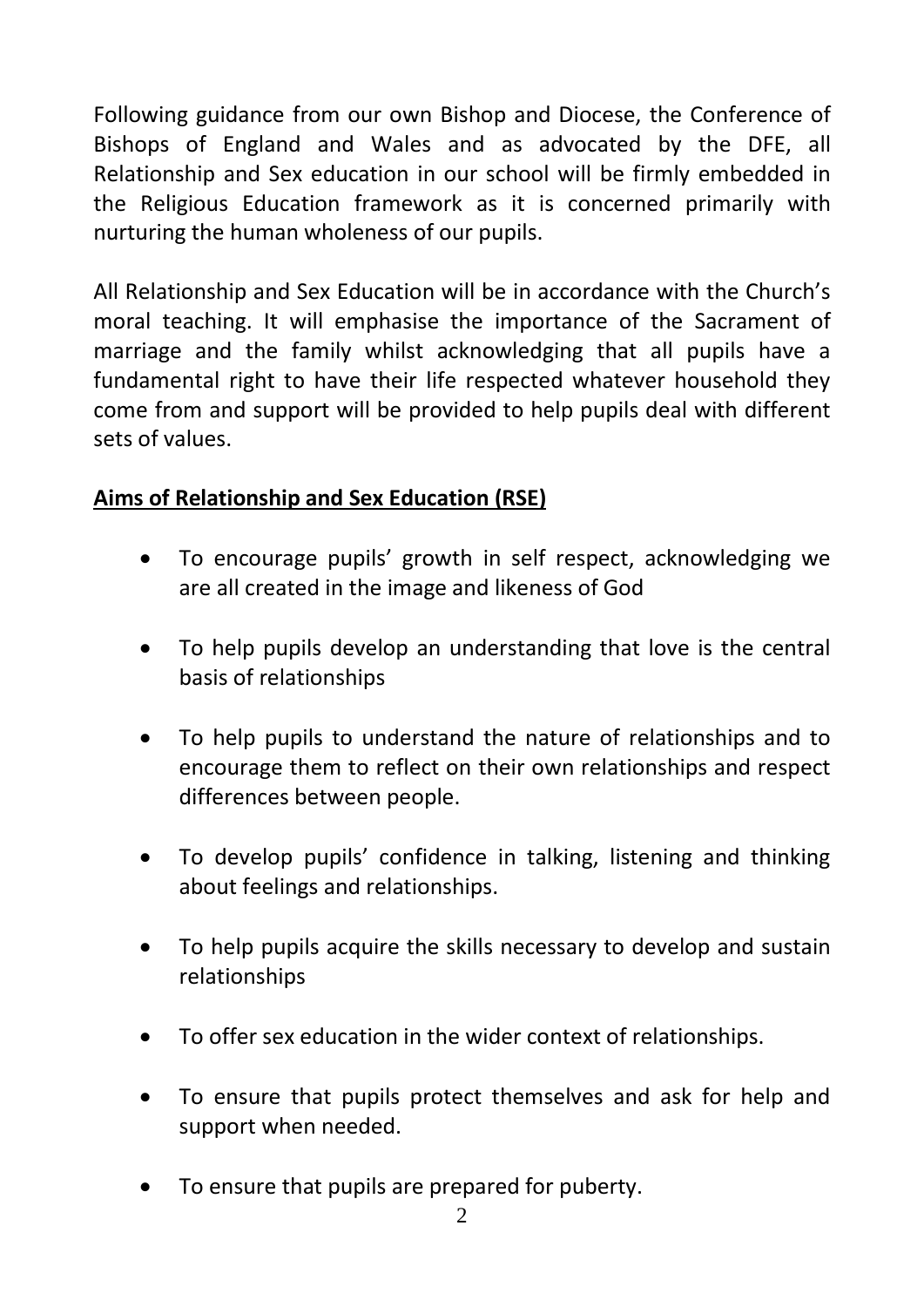- To help pupils to develop a healthier, safer lifestyle.
- To prepare pupils to play an active role as citizens and to understand the Catholic vision of what it means to be citizens of the Kingdom/reign of God.

#### **Delivery of Relationships and Sex Education**

Relationships and Sex Education is taught through our life style in school and through the subjects of Religious Education, Science, PSHE and by way of a cross-curricular, integrated approach as a fundamental part of the Catholic Life of the school.

All elements of PSHE and Citizenship, whilst non-statutory at Key Stage 1 and 2, are covered. Significant aspects of Relationship and Sex Education remain part of the National Curriculum for Science. These will be taught to all pupils. *(Parents are unable to withdraw pupils from such lessons.)*

## *Key Stage 1 (5-7)*

- *That humans move, feed, grow, use their senses and reproduce;*
- *To name the main external parts of the body;*
- *That humans grow from babies into children and then into adults, and that adults can produce babies;*
- *To recognise similarities and differences between themselves and other pupils*

## *Key Stage 2 (7 – 11)*

- *That the life processes common to humans and all animals include nutrition, growth and reproduction*
- *The main stages of the human life cycle.*

We acknowledge that every area of school life can potentially contribute to Relationships and Sex Education as the school, of its very nature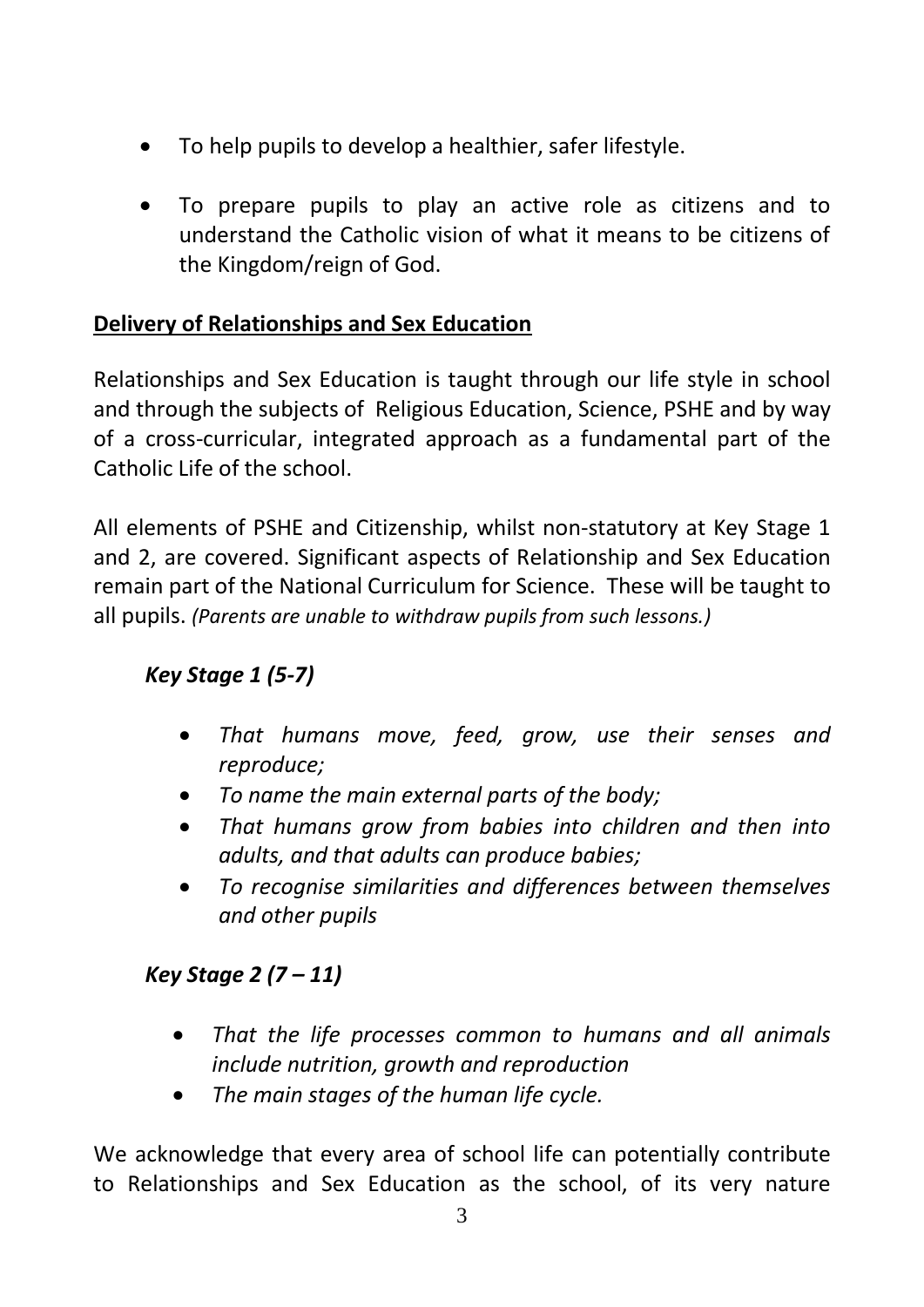operates through positive human relationships. We recognise, value and greatly appreciate the contribution made by all members of staff in deepening the quality of our Christian community.

Teachers will use their professional judgement when addressing issues in Relationships and Sex Education. Careful consideration will be given to the wide and varied experience and backgrounds of the pupils in their care.

While we operate a whole school approach to Relationship and Sex Education through our RSE Programme, pupils in Year 5 will learn about the emotional and the physical changes of puberty. For this particular part of the curriculum, children will be taught together. A similar approach will operate in in Year 6 when pupils will cover the life cycle and sexual intercourse.

#### **Resources**

We acknowledge that parents and carers are the key persons for children learning about Relationships and Sex; the foremost educators. Our role and our programme simply complement their role in nurturing their children's human wholeness. However, the role of parents and our day to day interactions in school are currently supported by the following curriculum resources:

## *"A Journey in Love"*

#### **Assessment Recording and Reporting**

A record is kept in teacher's planning of the delivery of Relationships and Sex Education. The programme is assessed, monitored and evaluated by the co-ordinator in accordance with the school's monitoring and evaluation policy. Pupils are given the opportunity for self evaluation at an appropriate level for each year group. Reporting is made in individual pupil's reports under 'General Development'.

## **Outside Agencies**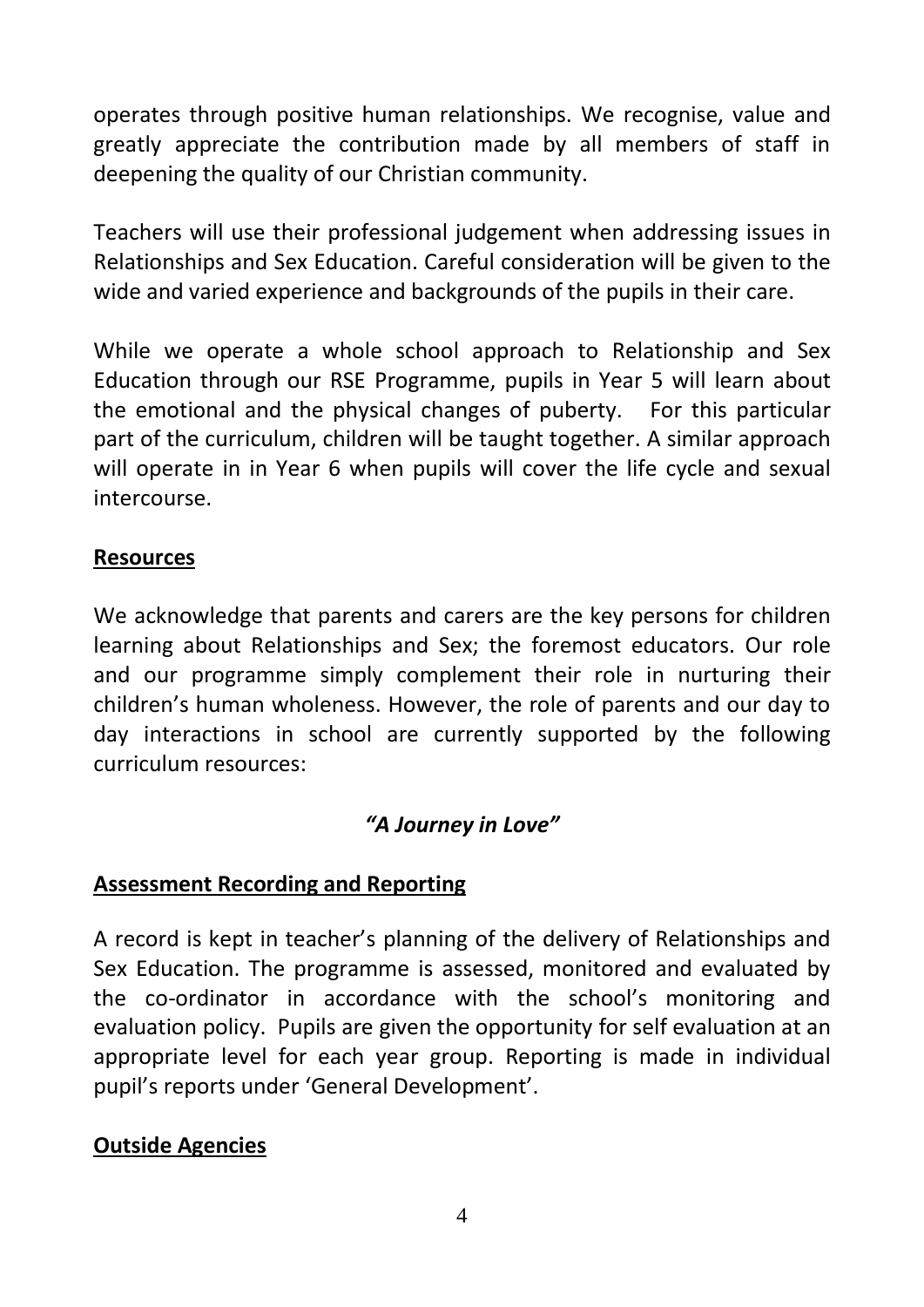The expertise of outside agencies may be used appropriately *to support* but not at the expense of the school's delivery. The school is particularly thankful of the help available from local diocesan agencies and charities such as Nugent.

### **Curriculum Continuity**

The school has an ongoing dialogue with the PSHE Co-ordinator ; Relationships and Sex, RE, Collective Worship, Spiritual, Moral and PSHE policies complement each other as appropriate.

## **Safeguarding Procedures**

The school has procedures to deal with any sensitive issues or children thought to be vulnerable. Staff will pass on any concerns of this nature to the designated child protection officer in school.

## **The Governing Body**

The Governing body and Foundation Governors in particular recognise their responsibility to ensure the Relationships and Sex Education programme follows Diocesan principles and reflects the Church's teaching as outlined in "Learning to Love" the Bishops of England and Wales document 2016.

#### **The role of Parents**

The Church has always recognised that it is the privilege and the responsibility of parents to educate and inform their children in all matters pertaining to personal growth and development particularly in the sensitive area of their moral education and sexual development. The Church also recognises that many parents require help and support in this task from both schools and parishes.

The Governing body fully subscribes to the views expressed by the Bishops' Conference and will always ensure that: